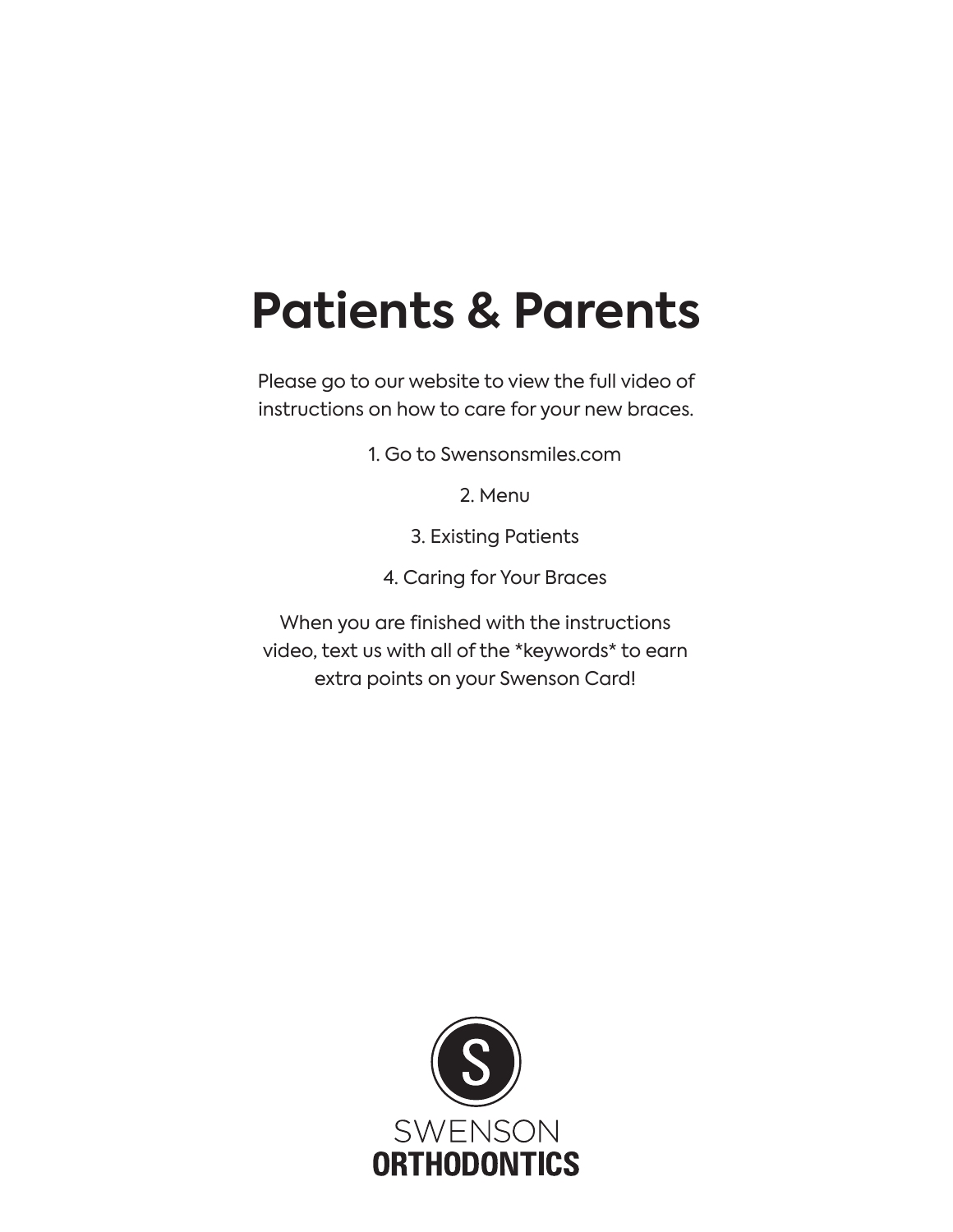

# **The Orthodontics Diet**

Although patients are able to eat or drink many foods while in orthodontic treatment, there are certain eating habits that are known to cause breakage of orthodontic appliances and braces as well as increasing the risk of dental problems. Our aim is to achieve your treatment goals with as few disturbances due to appliance breakage as possible, and minimize the side effects of poor food choices. Remember, teeth move their best in a healthy environment and in individuals with excellent overall dental health.

Foods and drinks which your dentist has suggested may cause dental decay should be restricted while wearing braces. Sticky foods are to be avoided because of the increased risk of dental decay and appliance breakage. These foods stick to your braces and remain on your teeth for long periods of time. If foods or drinks high in sugar content are to be consumed, we advise having them with regular meals or at one given time of day. Please make sure that careful brushing and rinsing take place immediately afterwards. Snacks should be confined to foods without refined sugar and should be followed by brushing or vigorous rinsing if a toothbrush is unavailable.

Wearing braces limits the foods that you are permitted to eat. Improper foods can bend and distort wires causing treatment delays and extra visits for repairs. In general; hard, brittle, crunchy and sticky foods should NOT be eaten during orthodontic treatment. Hard crunchy foods can bend and break the braces and wires, while sticky foods may loosen them. Certain foods may be eaten if they are prepared in a special way. Whole fruits and vegetables or any raw foods such as apples, celery and carrots should be sliced and eaten carefully. Hard crusty breads should be broken and eaten in small pieces. Corn may be eaten if sliced off the cob.

Do not suck on lemons or limes (citric acid in juice can dissolve tooth enamel) and especially do not suck or chew ice cubes. Chewing ice cubes can be very destructive to your appliances and teeth. Keep fingernails, pencils and other objects out of your mouth. Do not put anything in your mouth that may tend to bend, break, pry, pull or knock off the braces. Popcorn can cause harm in multiple ways. The husks from the popcorn can become lodged beneath the braces and cause irritation to the gum tissue. Un-popped kernels can shear or break off brackets as well as bend or dislodge wires.

The following is a list of only some of the foods you should avoid as you should use your own good judgment when eating anything. No matter what you eat, please clean the teeth and gum tissue thoroughly after eating any food and especially before bedtime.

We don't want to ruin your life, but some of the foods you should avoid are: Ice, nuts, popcorn, pizza crust, hard bagels, Doritos or other chips, candied apples or other hard or sticky fruit including fruit roll-ups, gum or sticky gooey things of any kind, whether sugar-free or not; any chewy, hard or brittle candy, treats, hon hons or sweets such as; taffy, caramels, nut rolls, jaw breakers, nougat bars, gummy bears, Jolly Ranchers, Sugar Babies, Twizzlers, Big Hunks, Bit-O-Honeys, Skittles, Sugar Daddies, Black Cows, Whoppers, Sour Patch Kids, Milk Duds, Firesticks, Tootsie Rolls, Starbursts, etc.



220 North 1200 East, Suite 202 Lehi, Utah 84043 Phone: 801-766-5500 Fax: 801-766-5605

**swensonsmiles.com**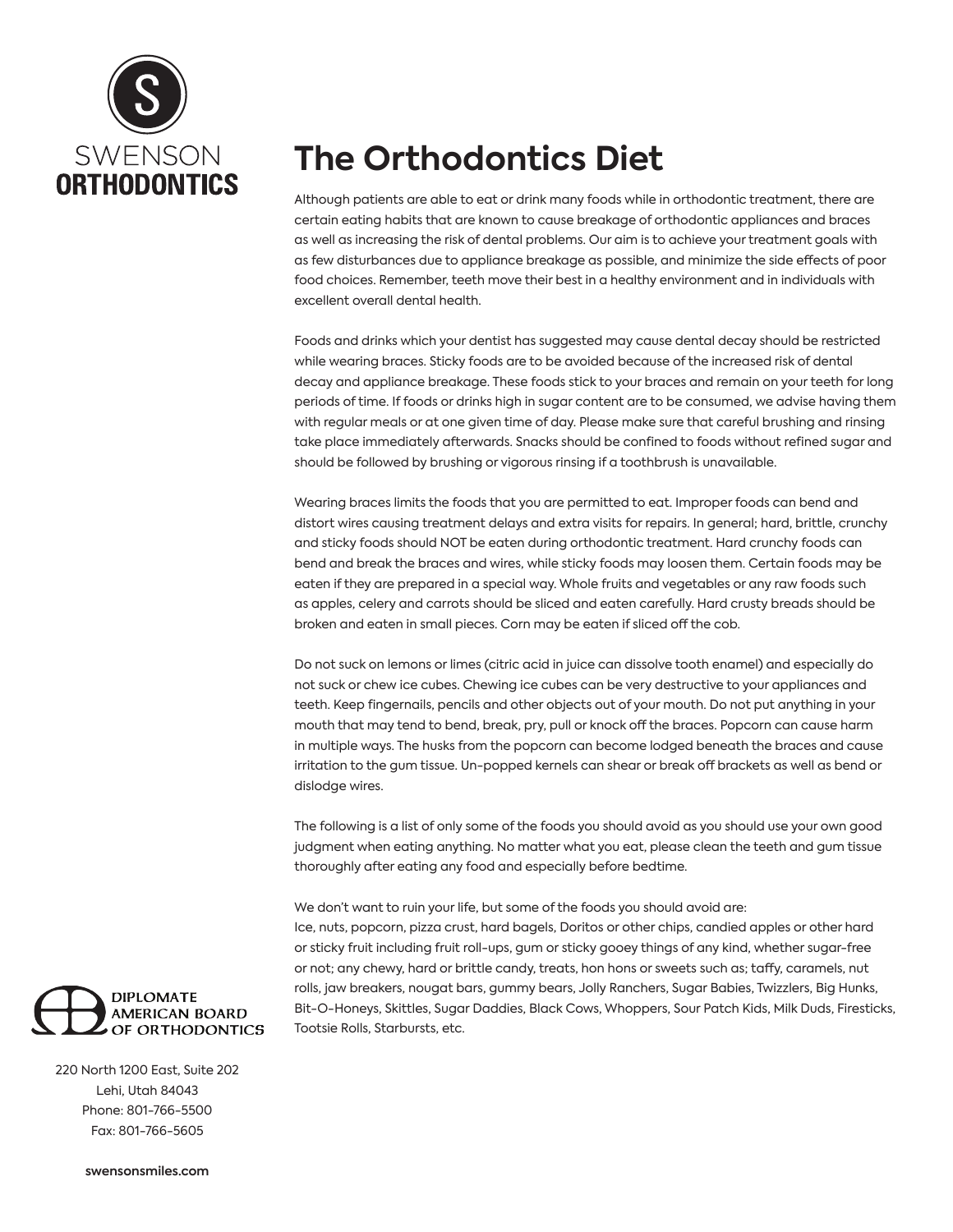

#### **Oral Hygeine**

When you eat your teeth, braces and appliances collect food. If food is left on the teeth overnight, a thick plaque forms on the teeth and gums. Plaque causes bad breath, tooth decay, and gum disease (swollen, puffy, red, overgrown, or bleeding gums). Drinks and foods containing sugar can also damage the tooth surfaces and gum tissue. Bleeding and swollen gums are a sure sign that plaque is not being removed. If your gums are swollen and inflamed your teeth will not move as easily, you will experience more discomfort during your treatment and white or brown spots as well as decay will form on the teeth under and around the braces and appliances. It is discouraging to work hard to straighten teeth, only to finish and find decay and cavities on the teeth. The following is essential for the proper care of your teeth:

Soft bristled toothbrush - This is your most important weapon in the fight against cavities. Use your toothbrnsh after each meal and before bedtime. A travel brush placed in a purse or locker is great for brushing after lunch. Examine your teeth for food and plaque and thoroughly clean all surfaces of the gums, teeth and braces. Re-examine your teeth to make sure all visible food and plaque have been removed. Repeat this step as often as needed to assure that no visible plaque or food remains. Extra care must be taken in the area between your gums and the braces. Concentrate on brushing your gums and the gum line as well as your teeth. The most important time to brush your teeth is just before bedtime.

Electric toothbrush - An electric toothbrush may make brushing easier.

Dental floss - Although somewhat time-consuming, dental floss should be used when wearing braces or appliances. Floss at least once per day just before bedtime and use a floss threader if necessary.

Waterpik - We recommend the use of a Waterpik to loosen food and plaque before flossing and brushing. The waterpik should be used on the lower water pressure settings so the gum tissue is not excessively irritated. The use of a waterpik does not take the place of good tooth brushing.

Daily fluoride - The use of a daily non-prescription fluoride mouth rinse such as Fluoriguard reduces the possibility of getting cavities. Rinse for one minute after thoroughly brushing your teeth and gums. We especially recommend brushing with a prescription fluoride gel (Flouridex) just before bedtime to reduce the tendency for decalcification and decay around the braces. Use as directed on the bottle or tube.

A few tricks - Since most patients watch some TV, we have found it to be effective to sit down in front of the TV daily with a toothbrush without the toothpaste, and massage the teeth and gums with the toothbrush bristles for about 30 minutes. Thirty minutes gives you plenty of time to do a good job, and makes TV time more productive. Brushing while listening to music or studying is also acceptable. You may want to use toothpaste to freshen your breath, but don't use toothpaste during these 30 minutes. We want you to avoid the "once over lightly" technique. To concentrate better, you may use your left hand if you are right-handed and vice versa. The most important time to brush is just before going to bed. Take your time and do it right.

Regular dental checkups - Although you are having your braces checked regularly, it is very important to continue to see your family dentist at least every six months for a thorough examination and cleaning of your teeth. If you experience difficulty with your oral hygiene, you may need to see your dentist more often.



220 North 1200 East, Suite 202 Lehi, Utah 84043 Phone: 801-766-5500 Fax: 801-766-5605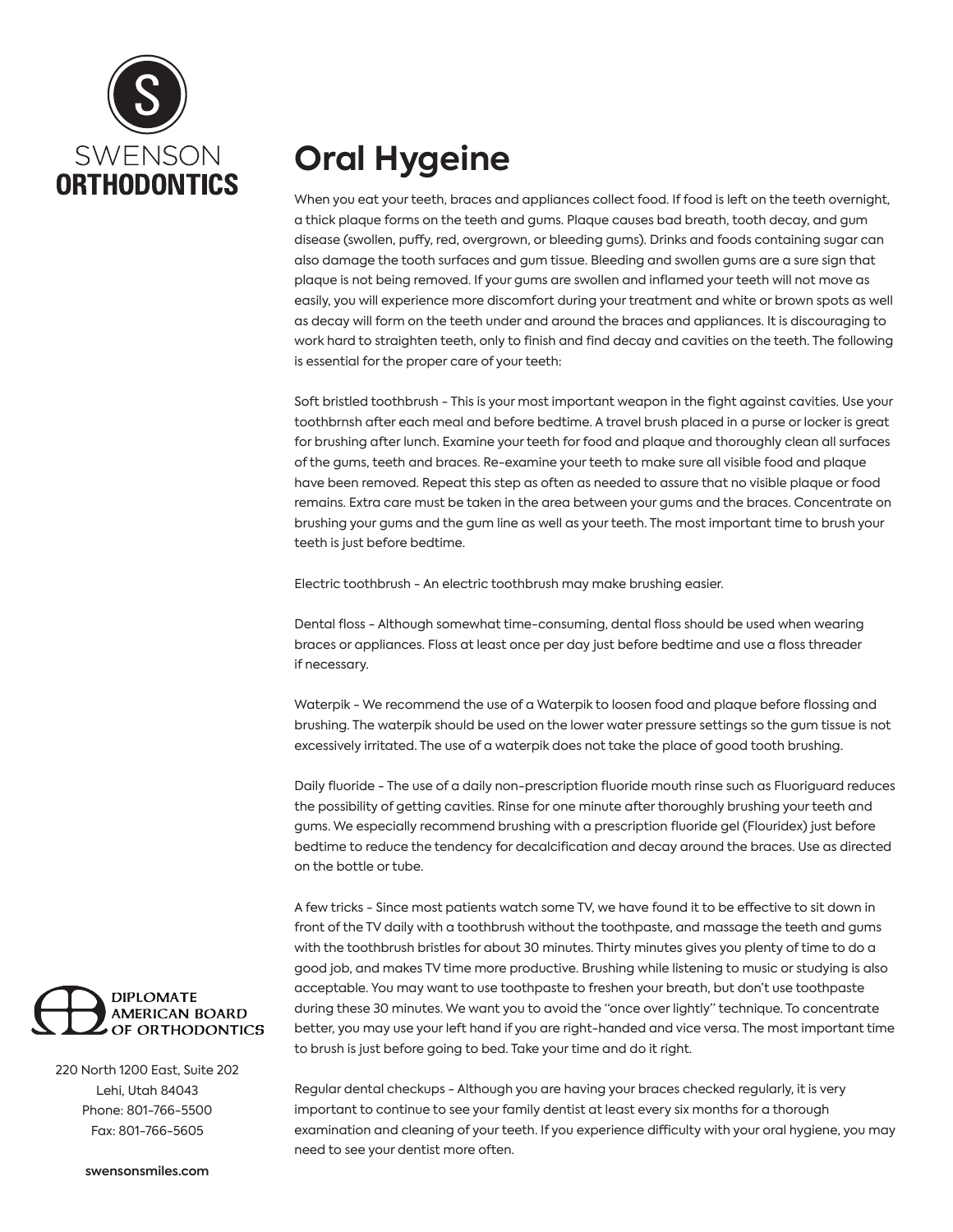

#### **Discomfort**

It is normal to feel discomfort of the teeth and gums for a few weeks following placement of braces or appliances. If you want to take a pain reliever, take only pain relievers to which you know you have no sensitivity. Ibuprofen or acetaminophen can h ounces of warm water and then rinse vigorously. This will help keep your gums healthier and minimize bleeding and soreness. Don't be concerned if the teeth feel a little loose or wiggly as it is normal for the teeth to loosen so that they can move. You may start to develop a sore spot due to tissue irritation of your cheeks, lips or tongue. If this happens place a small ball of wax on the bracket or wire in that area. If you experience a direct blow or injury to your mouth or teeth, whether undergoing orthodontic care or not, you should be seen by your regular dentist as soon as possible. If a tooth has been knocked out, severely displaced, or fractured, it is best to contact your family dentist first, since we may not have the necessary materials needed to treat these injuries. Usually, an Xray of the involved tooth or teeth is needed to evaluate the extent of injury. If the orthodontic appliances are dislodged or displaced, we may need to adjust or remove them. If you are unable to reach your family dentist or an alternate emergency facility, call this office and we will try to assist you in locating someone to care for the injury.

Your braces and appliances are made and cemented with the strongest materials available. Even though we us e the strongest materials, the braces are fragile, and they are delicately attached to your teeth. If you are careful, they will remain on the teeth for your entire treatment. Special care must be exercised while eating so as not to loosen, break or bend the braces or wires. Do not wiggle the braces, wires, or appliances back and forth or up and down with the tongue or fingers as this will loosen or break them. If you bite too hard or eat something crunchy or sticky, the braces will gradually come loose or break. The braces may not come loose the first time you eat something you shouldn't, but as time goes on the cement or wires will gradually weaken until they break.

Your treatment fee does not include the cost of re-cementing or repairing loose, broken braces so please be careful. If something breaks or comes loose, call the office for a special appointment as this cannot be done during your regular appointment time. An additional fee may apply if repairs are needed frequently.

A loose band or bracket can generally be left in place until you come into the office. A broken wire, or one that is irritating the gum or cheek tissue can be cut with a cuticle nipper or fingernail clipper as long as you are careful to stop the wire end from jumping into the back of the throat. Place a cotton ball or Kleenex behind the wire portion you are going to cut, snip the wire and then remove the wire and cotton. You can also cover the end of the wire with wax or tuck it with a blunt object like a pencil eraser or a Q-tip.

If you need emergency attention, please call our office so that we can arrange for an emergency visit. Call the office as soon as possible to schedule an appointment to evaluate anything that is loose, broken or not fitting well. We will do our best to keep your waiting to a minimum when you arrive. Should you have an emergency after hours or on weekends we can be reached by calling our office phone number: (801) 766-5500.



220 North 1200 East, Suite 202 Lehi, Utah 84043 Phone: 801-766-5500 Fax: 801-766-5605

**swensonsmiles.com**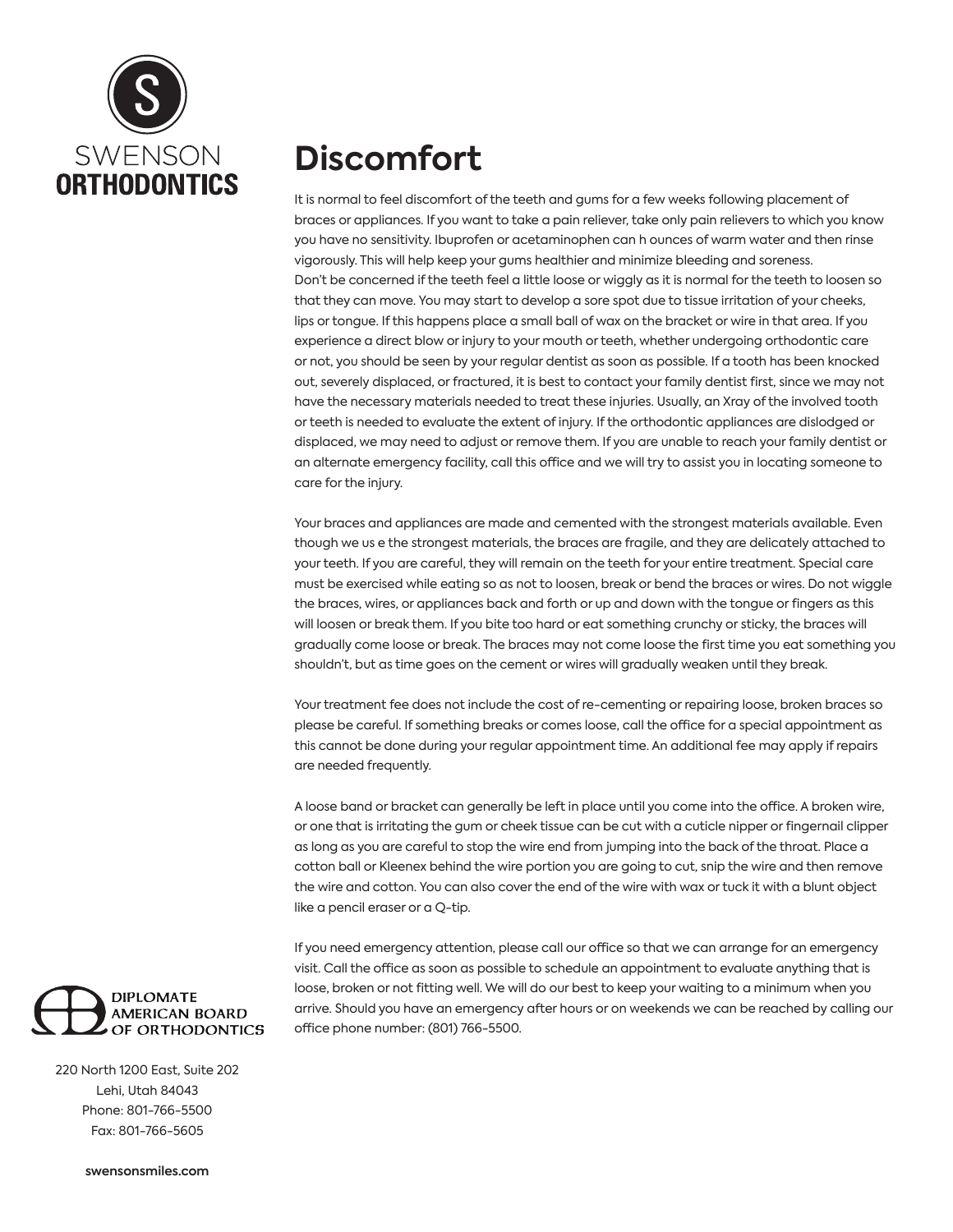

#### **How to Earn Points with Reward Cards**

| TREATMENT SUCCESS                            |           |
|----------------------------------------------|-----------|
| New patient exam                             | 10 pts    |
| Start comprehensive treatment                | 50 pts    |
| <b>Start Phase I treatment</b>               | 25 pts    |
| <b>Existing Patient</b>                      | 25 pts    |
| Braces off!                                  | 15 pts    |
| Perfect brushing                             | 4 pts     |
| Good brushing                                | 2 pts     |
| Being on time for appointment                | 2 pts     |
| Nothing loose or broken                      | 2 pts     |
| Wearing appliance as instructed              | 2 pts     |
| Wearing elastics as instructed               | 5 pts     |
| Less preferred appointment time              | 2 pts     |
| Wearing practice t-shirt to your appointment | 3 pts     |
| Bring card to appointment                    | 3 pts     |
| <b>PRACTICE PROMOTIONS</b>                   |           |
| Referring a friend                           | 50 pts    |
| Office contest winner                        | 50 pts    |
| Online Hub review                            | 10 pts    |
| Like our practice Facebook page              | 10 pts    |
| Follow us on Twitter                         | 5 pts     |
| Participating in an office contest           | 1pt       |
| Share a review on Facebook                   | 10 pts    |
| Follow us on Instagram                       | 5 pts     |
| PATIENT ACHEIVEMENTS                         |           |
| Community Service                            | 5 pts     |
| Having an appointment on your birthday       | 5 pts     |
| Each A on your report card                   | 1pt       |
| <b>DENTAL COMPLIANCE</b>                     |           |
| Dental cleaning/exam                         | 10 pts    |
| No cavities                                  | 5 pts     |
| Requested dental treatment complete          | 10 pts    |
| CARD REPLACEMENT                             |           |
| Replace Card                                 | $-10$ pts |



220 North 1200 East, Suite 202 Lehi, Utah 84043 Phone: 801-766-5500 Fax: 801-766-5605

**swensonsmiles.com**